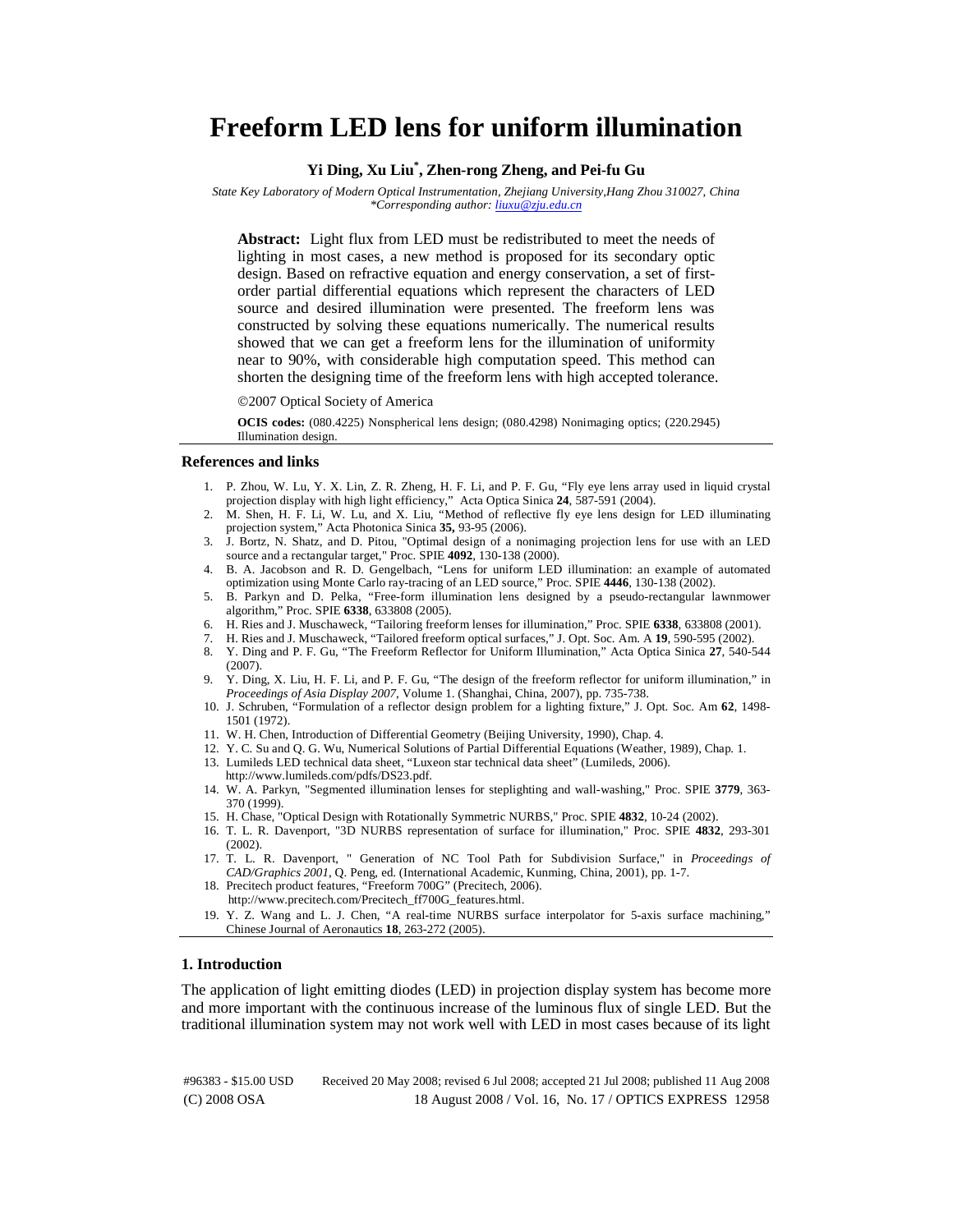distribution. The direct output of an LED is normally a circle spot while the desired illumination in projector is always a rectangular form, which would cause large energy loss. Usually some optical elements, for example integrators, are applied to change the circle illumination into rectangle form, such as fly eyes or light tubes in LCD projectors [1, 2]. But multiple reflection or refractions in these elements also would cause loss. Freeform optical components are considered as the best technique to get the desired illumination. There are two methods to design the freeform lens: one is the trial and error method, which always requires a lot of time [3, 4]. The other is to construct the lens using the non-imaging tailoring method [5, 6]. These methods have lots of limitations, not only on the limit of forming the desired illumination, but also on the time consuming in the calculation. Especially, for the application of projection display, it needs a high uniform rectangular illumination. And it is hard to use the above methods to meet the needs.

Usually people use reflective design to perform similar task, but considering the luminous angel of LED can extend to 180°, and the encapsulation and circuit board attached to the LED could be comparatively large, it would not be easy to reflect the light without block, so lens is always a preference for LED illumination. In this paper, a new freeform optical lens design method is proposed. Based on the Snell's law and the energy conservation [6-9], we can deduce from the characteristics of the source and the desired illumination, to get a set of firstorder partial differential equations. By solving these equations numerically, we can get the refractive freeform lens. The method can be used to design a freeform lens in a fast way (just less than 20 seconds on a common PC). Using an LED as the source, a uniform rectangular form illumination can be gotten through single refractive freeform lens, and with illumination uniformity near to 90%. The rectangular illumination also has a relatively clear cut-off line with little blur at the edge. It means that one can get the desired illumination form with high precision and with high efficiency. Moreover, this method can not only create uniform rectangular illumination, but also many other form of illumination, such as octagon form illumination for example.

#### **2. Partial differential equation sets**

Assuming that the center of LED source **S** is located at the origin of an orthogonal coordinate system, so points on the target plane **T** for the illumination can be expressed as  $t(x, y, z)$ . The freeform lens **P** is located in a spherical coordinate system, which shares the same origin with the orthogonal system mentioned above [10]. Thus, the coordinates on **P** are  $(\theta, \varphi, \rho(\theta, \varphi))$ , and the normal vector at point p of the lens is  $N$ . Assume  $\bm{I}$  is the vector of the incident light at point p, while  $\boldsymbol{O}$  is the vector of refractive light by the freeform lens from point p to point t. Figure 1 shows the relationships between these vectors.



Fig. 1. Vectors in refraction.

#### *2.1 Refractive vectors*

If we take *N*, *I* and *O* as the unit vectors of normal, incident and refractive vectors respectively, and they can be expressed as: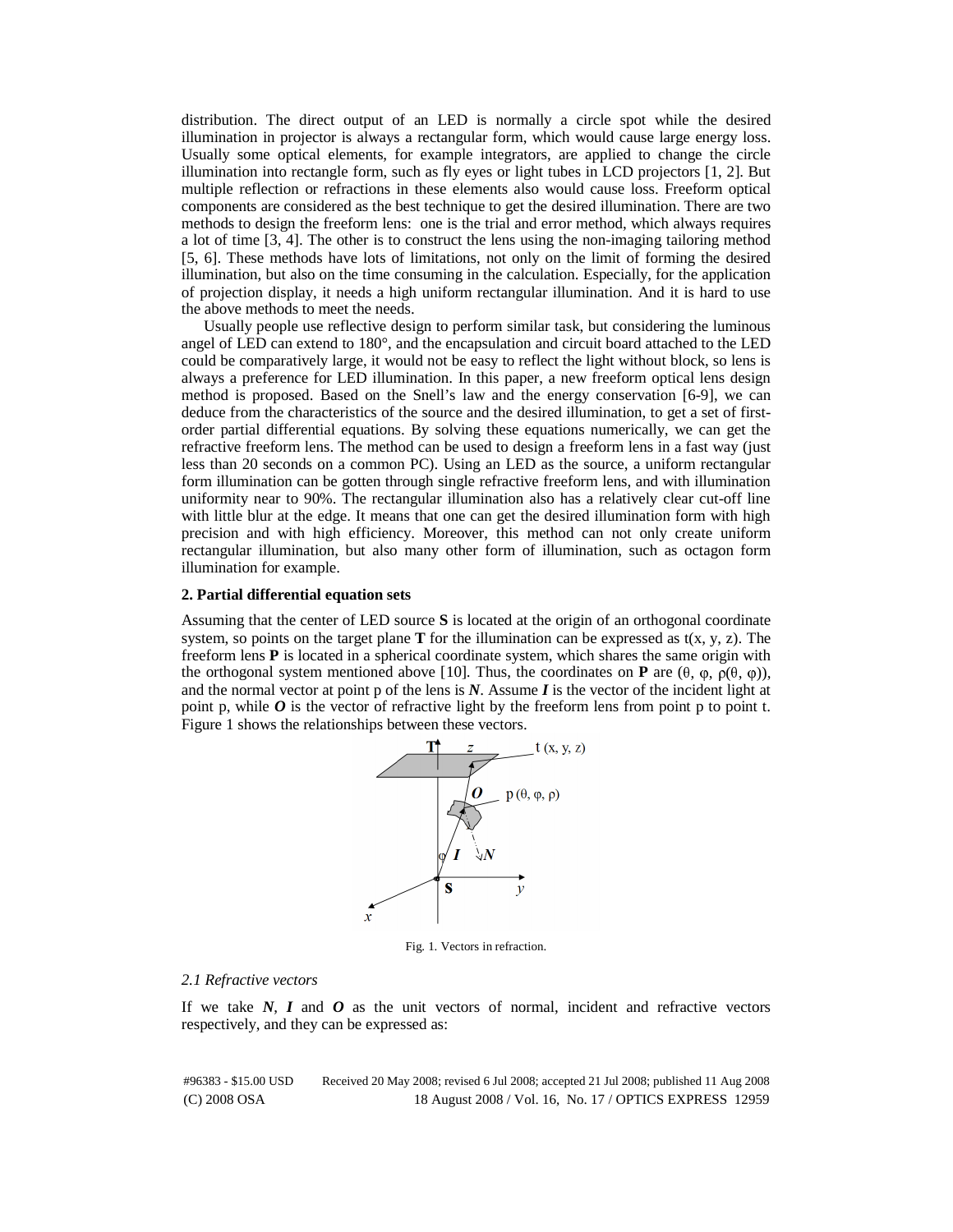$$
N = (N_x i, N_y j, N_z k). \tag{1}
$$

$$
\boldsymbol{I} = (I_x \boldsymbol{i}, I_y \boldsymbol{j}, I_z \boldsymbol{k}). \tag{2}
$$

$$
O = (t - p) / |t - p|.
$$
 (3)

These three vectors are connected to each other via the Snell's law. Here *O* has connections with the position of point p and t. After using Snell's law at the point p, we have the equations as shown in Eqs.  $(4)$  and  $(5)$ :

$$
x = N_x \left[ \left[ \mathbf{n}_o \left( z - p_z \right) - \mathbf{n}_I I_z \left| t - p \right| \right] / \left( \mathbf{n}_o N_z \right) + p_x + \mathbf{n}_I / \mathbf{n}_o I_x \left| t - p \right|.
$$
 (4)

$$
y = N_y \left[ n_o (z - p_z) - n_I I_z |t - p| \right] / (n_o N_z) + p_y + n_I / n_o I_y |t - p|.
$$
 (5)

Here,  $n_l$  and  $n_Q$  indicate the refractive index of the incidence and emergence medium.  $I$ can be expressed by  $\rho$ ,  $\theta$  and  $\phi$ . Equations (4) and (5) are the partial differential equations used for the freeform lens calculation. And the subscript of *N* include the first-order partial derivative of  $\rho(\theta, \varphi)$  on the directions of  $\theta$  and  $\varphi$ , which stands for the slope at point p of the freeform lens [11]. It could be calculated from:

$$
N = (\rho_{\theta} \otimes \rho_{\varphi}) / |\rho_{\theta} \otimes \rho_{\varphi}|. \tag{6}
$$

And the subscript of  $p$  is the vector component of  $p$  on x,  $y$  and  $z$  directions. In orthogonal coordinates they can be expressed as:

$$
\mathbf{p} = (p_x, p_y, p_z) = (\rho(\theta, \varphi)\sin\varphi\cos\theta, \rho(\theta, \varphi)\sin\varphi\sin\theta, \rho(\theta, \varphi)\cos\varphi). \tag{7}
$$

### *2.2 Energy conservation*

According to light transmission energy conservation condition, the output of source is equal to the flux incident in the target plane. Assuming the half viewing angle of the source is  $\varphi_{MAX}$ :

$$
\int_0^{2\pi} d\theta \int_0^{\theta_{MAX}} I(I(\varphi)) \sin \varphi d\varphi = \int E(t) dA.
$$
 (8)  
where  $E(t)$  is the luminance at point t, A is the area illuminated.  $I(I(\varphi))$  is LED emitting

intensity in the direction of  $I(\varphi)$ . Equation (8) indicates the relationship between  $\theta$ ,  $\varphi$  and x, y, z, and its exact form depends on the topological mapping from the source to the target plane.

When target plane **T** is fixed,  $\theta$  and  $\phi$  can be gotten though Eq. (8). After replacing the corresponding items in Eqs. (4) and (5) by  $\theta$  and  $\varphi$ , the first-order partial differential equation sets of  $\rho(\theta, \varphi)$  on the directions of  $\theta$  and  $\varphi$  can be deduced. It is difficult to obtain the analytic solution from these partial differential equations, so numerical methods are employed [12].

#### **3. Freeform lens design**

In this section, a LUXEON Star LED (LXHL-MM1D) will be taken as the light source to design a freeform lens. This LED has an analogous Lambertian radiation distribution, with the die size of  $1\times1$  mm<sup>2</sup> [13]. In order to simplify the calculation, we assume that the top surface of LED die is in the x–y plane and its center is located at the origin. The target plane **T** is a rectangle with the ratio of 4:3. It's perpendicular to the z-axis, and its center is (0, 0, 30).

Assuming that a lens with one spherical surface and one freeform surface, and of the refractive index 1.5, is located in front of the LED die, and the spherical surface is facing the LED, whose radius is 50 mm, center is  $(0, 0, -45)$  and vertex  $(0, 0, 5)$ , the vertex of the freeform surface is (0, 0, 10), just as Fig. 2(a) shows.

MM1D could be equivalent to a surface-emitting rectangle with specific intensity distribution versus angle. The incident vector on freeform surface is:

$$
\boldsymbol{I} = (\sin \varphi_t \cos \theta \boldsymbol{i}, \sin \varphi_t \sin \theta \boldsymbol{j}, \cos \varphi_t \boldsymbol{k}). \tag{9}
$$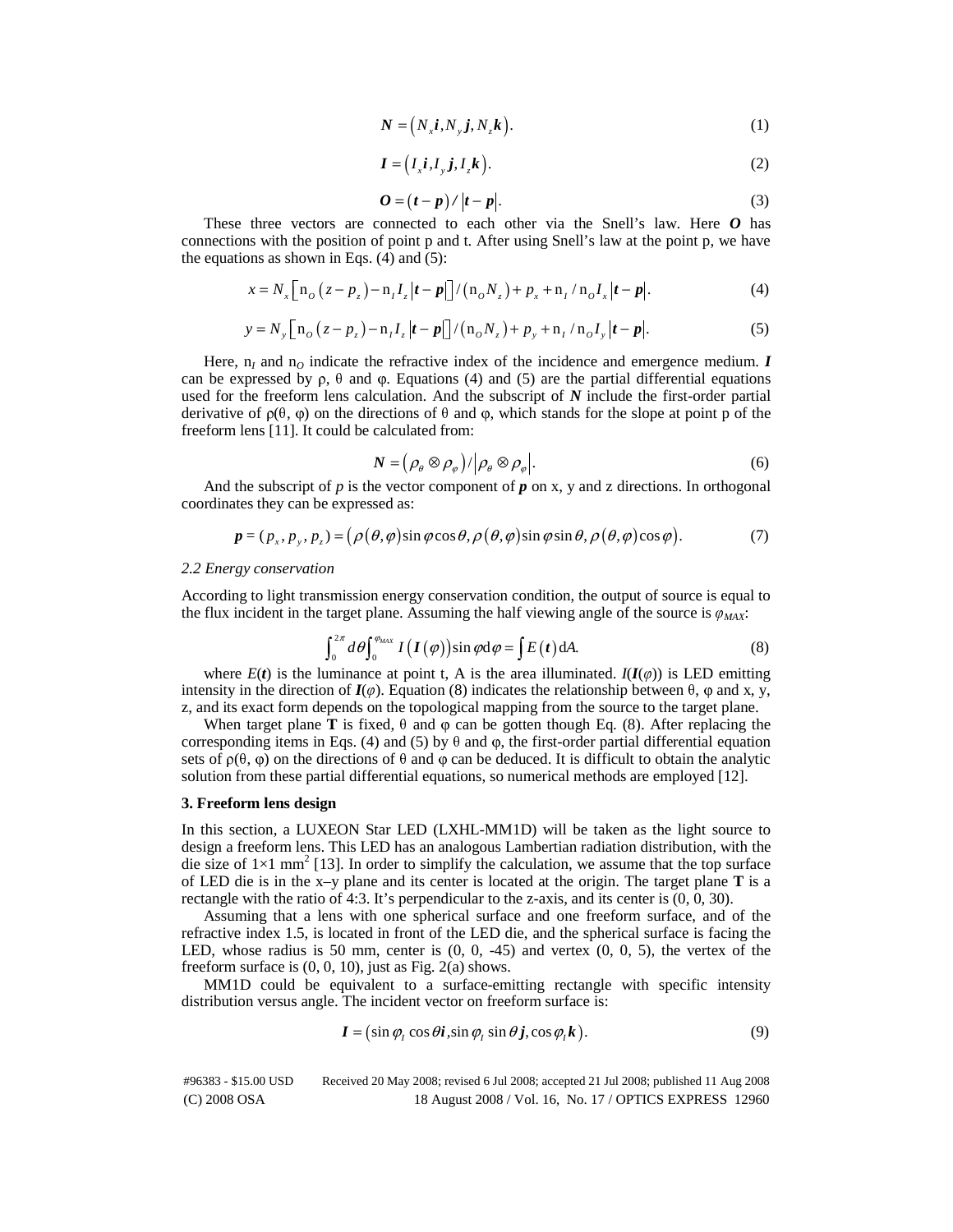

Fig. 2. The LED refractive illumination system.

If we take LED as a point source, and assume that the polar angle of light from point source is  $\varphi$ <sub>S</sub>, and angels of incidence and refractive on the spherical surface are  $\alpha_1$  and  $\alpha_2$ , just as Fig. 2(b) shows. It's easy to get that:

$$
\varphi_I = \varphi_S - \alpha_1 + \alpha_2. \tag{10}
$$

Because this spherical surface didn't change the  $\theta$  value of light from a point source, with equivalent  $\theta$ , the relationship among freeform surface and  $\varphi_S$ ,  $\alpha_1$ ,  $\alpha_2$  can be shown as:

$$
\frac{\rho}{\sin\left(\alpha_{1}-\alpha_{2}\right)}=\frac{\sin\left(\varphi_{s}-\alpha_{1}\right)\times R}{\sin\varphi_{s}\sin\left(\alpha_{1}-\alpha_{2}-\varphi_{s}+\varphi\right)}.\tag{11}
$$

where R is the radius of the sphere, and  $\alpha_1$ ,  $\alpha_2$  can be expressed by  $\varphi_S$  through analytic geometry and the refraction law. If a point p on freeform surface is known, for example, the vertex point, then  $\varphi_S$  can be got according to Eq. (11). Thereby get *I* through Eqs. (9) and (10).

In this paper the light distribution of MM1D is an assembly of measuring data, which are luminous intensity values in different  $\varphi$  directions, and can be considered as constant in the range of  $\varphi_n \pm d\varphi/2$ . Assume the intensity in direction of  $\varphi_n$  as  $I(I(\varphi_n))$ , and the number of measuring points is N, then the luminous flux of LED between  $\varphi_0$  and  $\varphi_N$  can be expressed as:

$$
\Phi_{LED} = 2\pi \times \left( \int_{\varphi_0}^{\varphi_0 + \frac{d\varphi}{2}} I\left( I\left( \varphi_0 \right) \right) \sin \varphi \, d\varphi + \sum_{n=1}^{N-1} \int_{\varphi_n - \frac{d\varphi}{2}}^{\varphi_n + \frac{d\varphi}{2}} I\left( I\left( \varphi_n \right) \right) \sin \varphi \, d\varphi + \int_{\varphi_N - \frac{d\varphi}{2}}^{\varphi_N} I\left( I\left( \varphi_N \right) \right) \sin \varphi \, d\varphi \right). \tag{12}
$$

where  $d\varphi = (\varphi_N - \varphi_0)/N$ ,  $\varphi_n = \varphi_0 + n^*d\varphi$ . In uniform illumination,  $E(t)$  in Eq. (8) is a constant. The topological mapping applied is showed in Fig. 3, which means lights of equal φ would be refracted to the same edge of the rectangle [14]. After substituting Eq. (12) into Eq. (8):

$$
\Phi_{LED} = E \times 4 \times X \times Y \qquad (X/Y = 4/3). \tag{13}
$$

where X and Y are the coordinates of the corner of the rectangle, and both of them are  $>0$ . After  $\varphi_S$  is confirmed,  $\Phi_{LED}$  would be known. Then  $\theta$  in the first quadrant can be expressed as:

$$
\begin{cases}\n\theta = \frac{y'}{Y} \times \frac{\pi}{4} & 0 \le \theta \le \frac{\pi}{4} \\
\theta = \frac{X - x'}{X} \times \frac{\pi}{4} + \frac{\pi}{4} & \frac{\pi}{4} \le \theta \le \frac{\pi}{2}\n\end{cases}
$$
\n(14)

where x' and y' are coordinates on the target plane, and the values of  $\theta$  in the other quadrants can be easily calculated by the same way.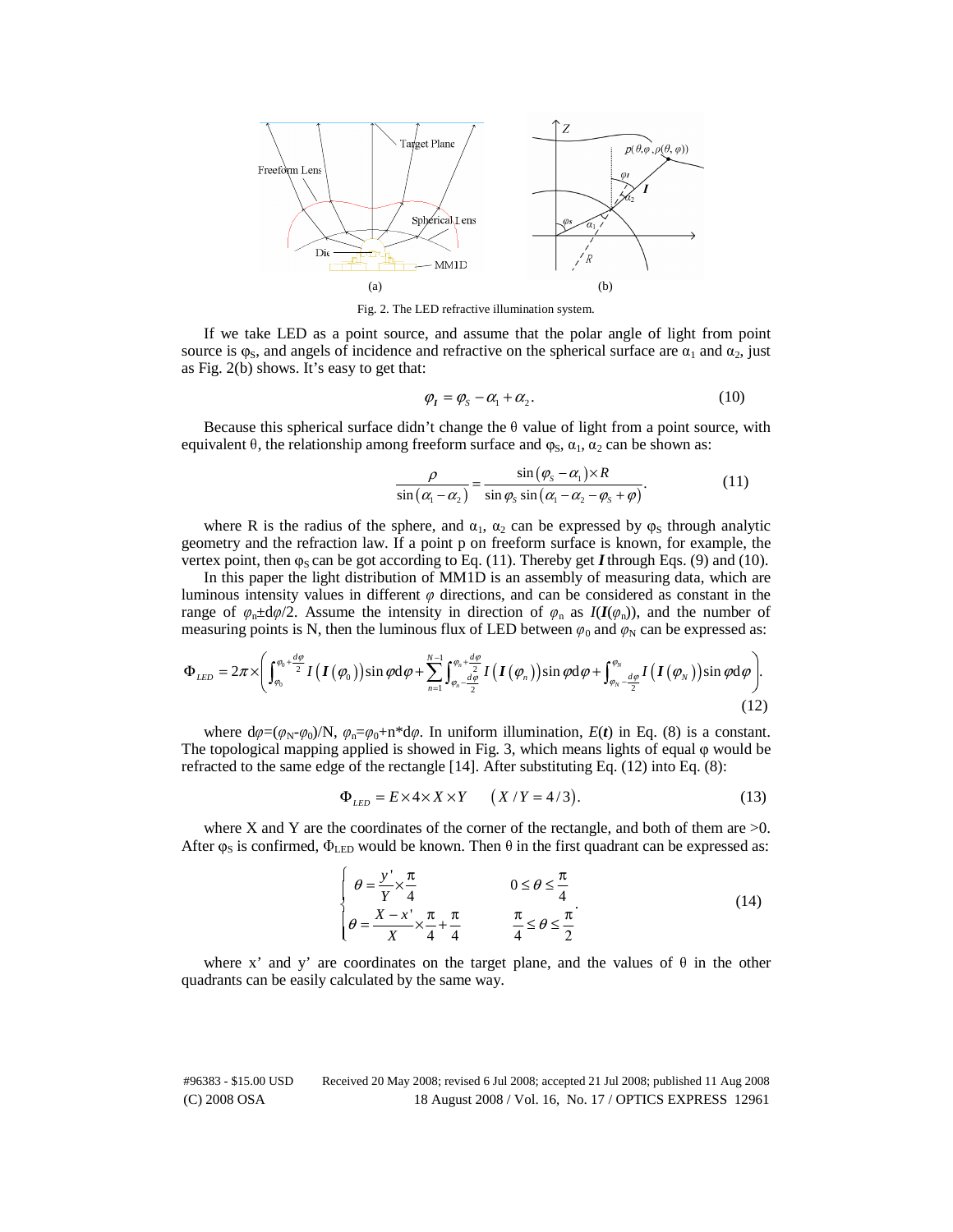

Fig. 3. The topological mapping from source to target plane.

Because it's difficult to calculate  $\varphi_S$  through Eq. (13) from X, Y, d $\theta$  and d $\varphi$  are applied to discretize the source, Then the polar and azimuth angle of light from source become:

$$
\varphi_{s} = n \times d\varphi; \qquad \theta_{s} = i \times d\theta. \qquad n, i = 0, 1, 2... \tag{15}
$$

Then substituting Eqs. (10) and (11) into Eq. (9), *I* became function of  $\rho(\theta, \varphi)$ , so that the incident position on the target plane can be calculated through Eqs. (12), (13) and (14). Thereby the unknowns of Eqs. (4) and (5) become  $\rho(\theta, \varphi)$  and its first-order derivatives in the direction of θ, φ. Using the difference scheme of  $ρ(θ, φ)$  to replace its first derivatives, while discretizing the equations with  $\varphi_S$  and  $\vartheta_S$  and the grids depicted in Fig. 3, the partial differential equation sets turn into a set of nonlinear equations whose unknown is  $\rho(\theta_s, \varphi_s)$ .

It only takes about 20 seconds to solve equations using a computer with a 2.40 GHz Celeron CPU, and the numerical results stand for the contour of the freeform lens.

The freeform surface can be modeled using non-uniform rational B-splines (NURBS), which offers a common mathematical form representing and designing freeform surfaces [15, 16]. Theoretically the freeform surface constructed from these data should be smooth. But in practice, if the freeform surface was modeled as a whole, the simulated result was not good.

This problem could be avoided by modeling the surface with discrete sub-surfaces, as Fig. 4 shows. Here the freeform lens consists of 450 pieces. Each piece is lofted from 3 lines which are constructed from points. Points on the central line are calculated in the direction of <sup>φ</sup>, while points on the two fringe lines are calculated in the direction of θ. All 3 lines cross at the vertex point of the freeform lens, which means 450 sub-surfaces share the same vertex. And the more sub-surfaces, the better simulated results. But too many sub-surfaces would cost much time to model them, so 450 are just fine. The projective length of freeform lens on the x-axis is about 40 mm, on the y axis it is about 36 mm, and its height is about 10 mm.



Fig. 4. The freeform lens.

Once we get the free form lens, we can use ASAP to simulate and verify the illumination results of the freeform lens illumination performance. Figure 5 shows the simulated results of 1 million light rays tracing.

It is shown in the Fig. 5(a) that the rectangular illumination on the target plane, which is a 4:3 rectangle whose diagonal length is about 100 mm. And Fig. 5(b) shows the energy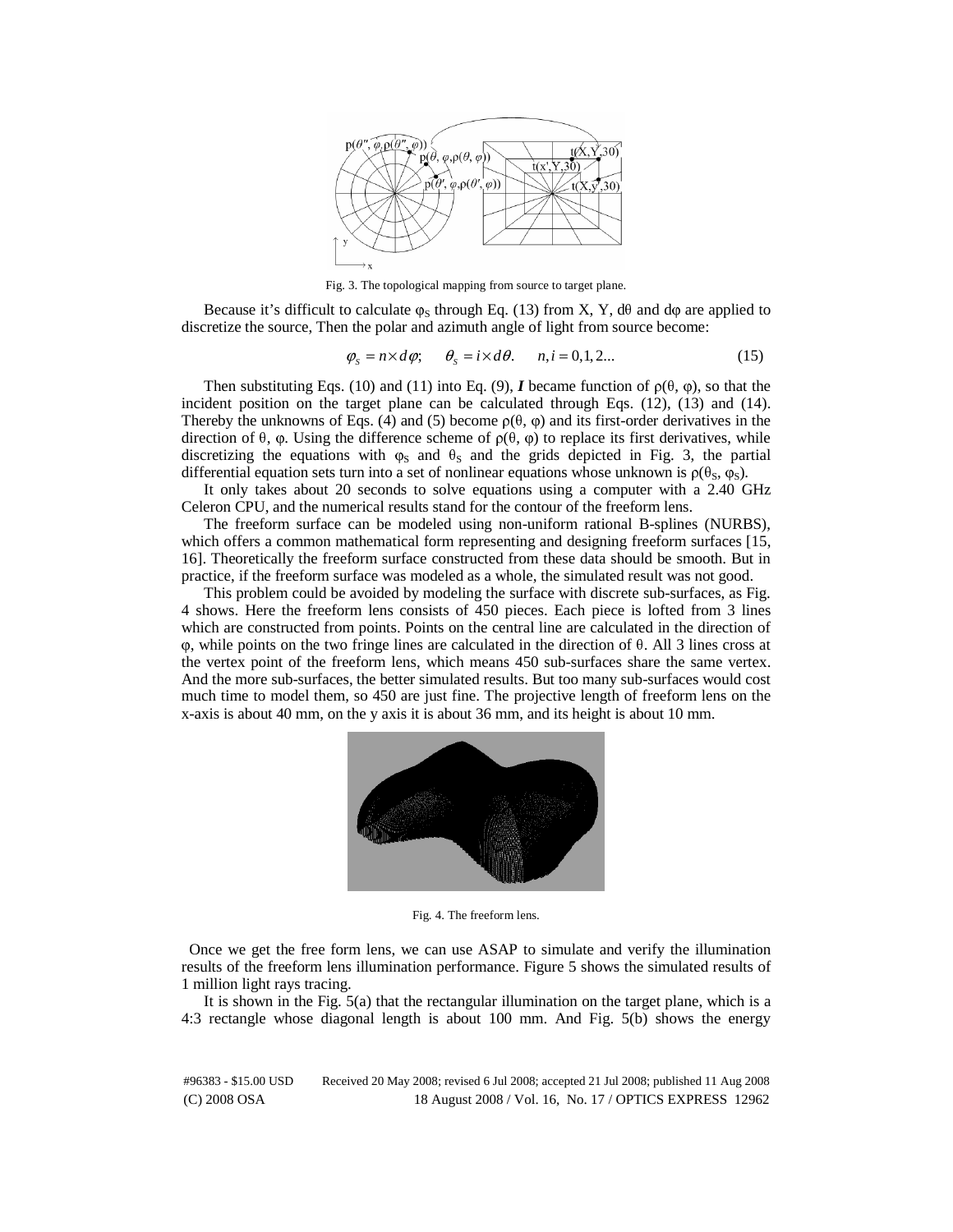distribution cross the center and the quarter of the rectangle in x directions. The vertical axis in graphs stands for the normalized illumination, while the horizontal stands for the x axis.

From Fig. 5(b), we can see that the uniformity across the center is quite well, near 90%. The energy inside the desired rectangle is about 95.56% of the output of the source, in case of no refraction loss. But there's still some insufficiency: the illumination on the diagonal of the rectangle is a little lower compared with their surroundings according to Fig. 5, which was caused by the absorptions of the gaps between those sub-surfaces of the freeform lens. And the uniformity in this region dropped to about 85%.



 Fig. 5. The simulated results using MM1D as the source. — across the center; — across the quarter.

Not only limit to rectangle, this method can also be used to design freeform lens illuminating different forms, such as octagon. Figure 6 shows that the same LED forms an octagon. We can also get a uniform illumination with very good clear boundary.



Fig. 6. The simulated results of an octagon illumination.

#### **4. Tolerance analysis**

The tolerance of a freeform lens is an important issue in the freeform optical component design. In this illumination case the tolerance analysis will be focused on the source radiation, source translation, and the surface tooling errors.

The source radiation used in Fig. 5 is not a Lambertian. If the LED radiation becomes a  $1\times1$  mm<sup>2</sup> Lambertian rectangle, one can get the target illumination as shown in the Fig. 7. Comparing with the result in Fig. 5, the uniformity has been influenced when the radiation turn to Lambertian. Figure 7(b) shows the illumination uniformity across the center is about 80%, and uniformity on the quarter line near the diagonal region is 75%. In fact the illumination difference between MM1D and a Lambertian source is much larger than the fluctuation among the real sources, so the uniformity would be higher than 80% in actual application.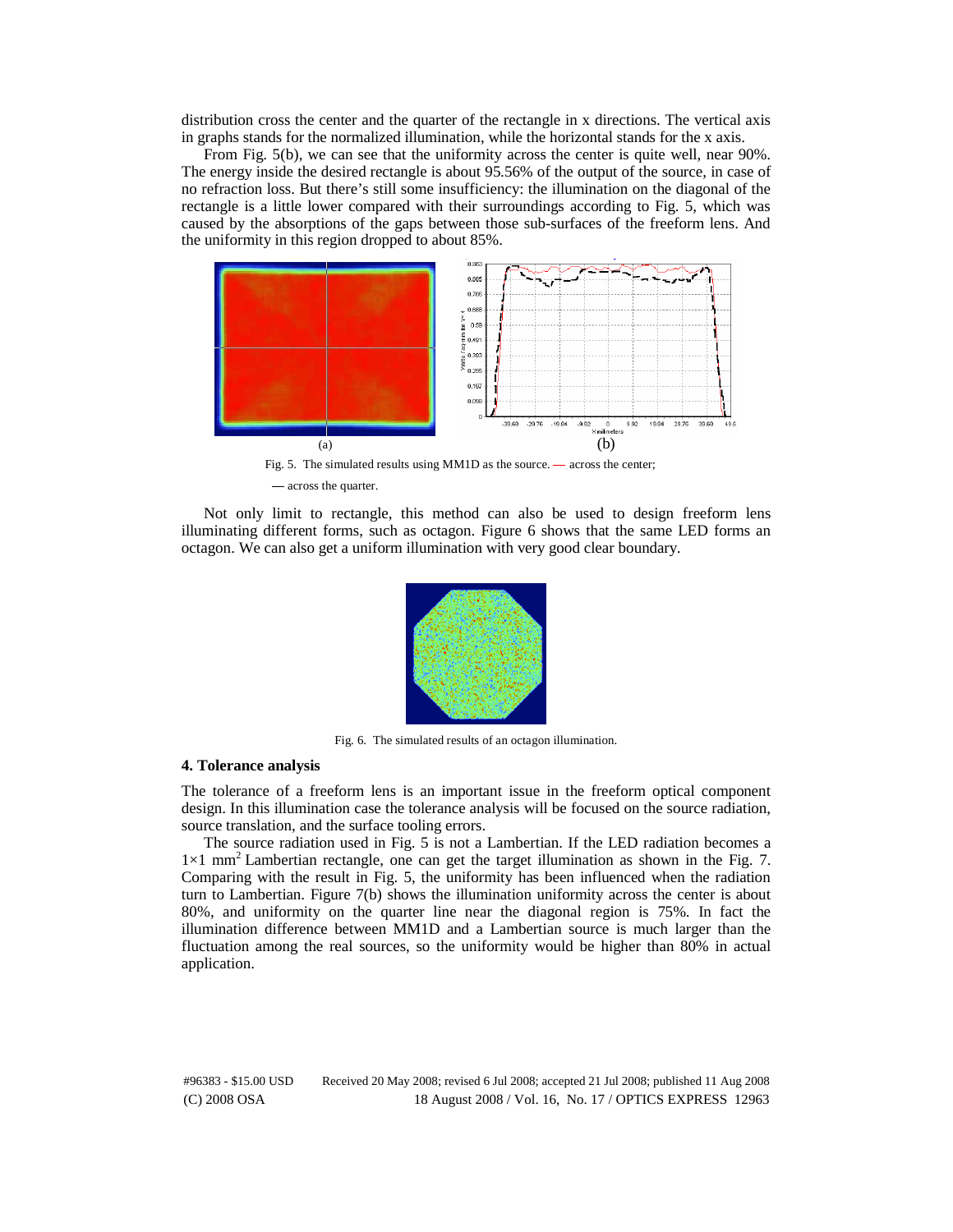

Fig. 7. The simulated results using a  $1 \times 1$  mm<sup>2</sup> Lambertian rectangle as the source. — across

the center; — across the quarter.

The influence of LED's position to the illumination is shown in Fig. 8. When the LED source was translated along  $+x$ ,  $+y$ ,  $+z$  and  $-z$  directions for 0.1 mm respectively, the illumination form keeps as a rectangular form, It seems that the illumination is not sensitive to the y axis and x axis displacements of the source, and improved a little when the source was translated along -z axis. Anyway the illumination isn't sensitive to the positioning errors of LED.



It seems that the illumination is more sensitive to the source rotation. Figures 9(a) and 9(b) show the illumination distribution across the center of the target plane along x and y axis, when the LED source was rotated round the x axis, y axis and vector  $(1, 1, 0)$  for  $3^{\circ}$ .<br> **Tacts** / sq-nn for  $z=30$ 



Fig. 9. The simulated results when the source was tilted  $3^\circ$ . — rotation round x axis; rotation round y axis;  $\bullet$  rotation round vector (1,1,0).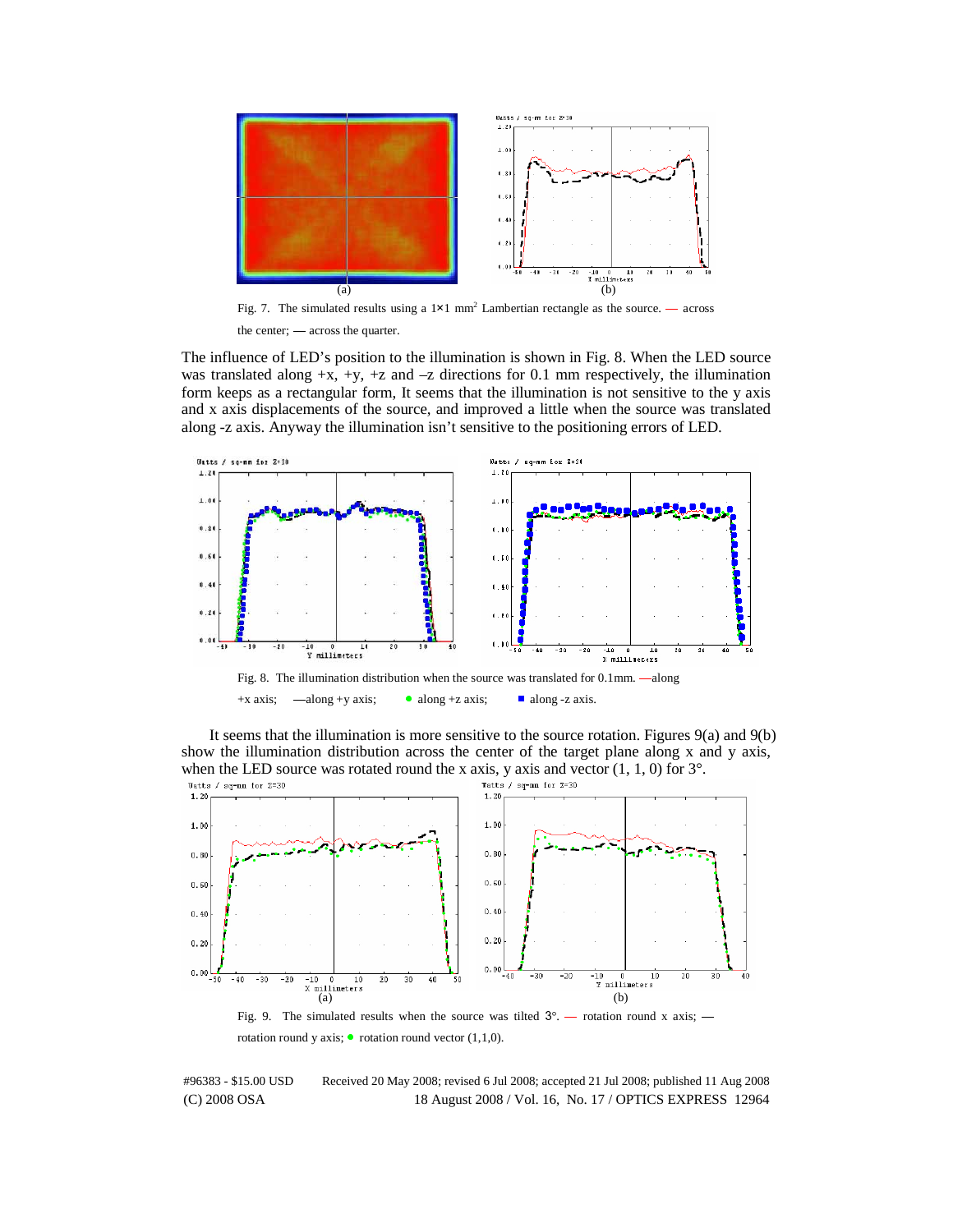We can see that when the source rotated round x axis for  $3^\circ$ , the illumination along y axis deteriorated. The uniformity on the right dropped to about 75%. And this also happened to the illumination along x axis when the source was rotated round y axis. The deterioration caused by rotation round vector  $(1, 1, 0)$  is similar to that by rotation round y axis.  $3^\circ$  is fairly large error when one assemblies a lens, so that this lens is not quite sensitive to the rotation errors.

The freeform surface in this paper was constructed from a series of points. In order to simulate the surface tooling errors, we manually change the values of these points: add an F[n] to  $\rho(\theta, \varphi)$  of each point. F[n] can be expressed as F $\times$ sin(2 $\pi$ /T $\times$ n), where F is used to simulate the degree of the surface error, and T to simulate the frequency of the fluctuation. Figure  $10(a)$ shows the illumination distributions along x axis when F was set to 0.1  $\mu$ m. When T was set to 10, 50 and 100, the results changed respectively.



Fig. 10. The simulated results when F is  $0.1\mu$ m.  $-T=100$ ;  $-T=50$ ;  $\bullet$  T=10.

It seemed like that the gentler the fluctuation, the better the result. The illumination on the target plane when  $T=100$  is showed in Fig. 10(b), with a uniformity around 90%. Figure 11 shows the simulation results when F was extended to 2  $\mu$ m, while T=100.



Fig. 11. The simulated results when F is 2μm. — illumination along x axis; ·illumination along y axis.

As from the pictures above, the uniformity dropped to 85% when the degree of surface error was extended to  $2 \mu m$ . And the region around diagonal line deteriorates most of all.